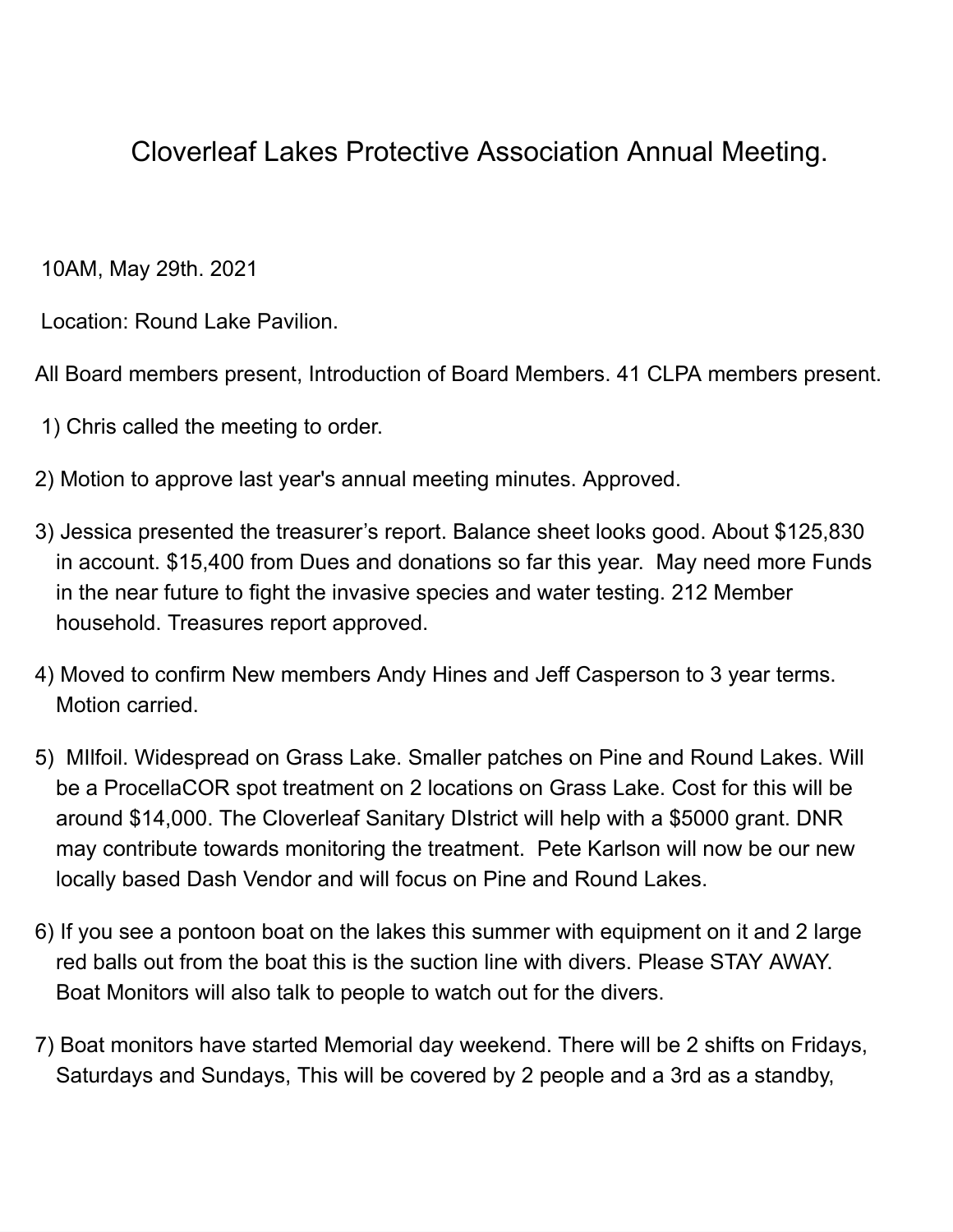Andy Hines is the CLPA contact person for this.

- 8) Reviewed the Lake Management Plan Survey. This was last done 15 years ago and needed to be updated to receive DNR grants. Cost for this is about \$3500. We did receive a grant for about 75-80% of this.
- 9) Emily Henrigillis of the Fox-Wolf Watershed stated our Lakes are in good shape with shoreline buffers, rain gardens and shore line restoration etc. Native Plant buffer is the best to deter geese. Muskrats are becoming a nuisance. John Wilson is a licenced trapper that lives on Grass lake, The cost for trapping will be at the homeowners expense.
- 10) Question concerning the fireworks effect on the lake water. CLPA board will investigate this further.
- 11) Size of fish seem to be larger. Next year there will be a study of the lake fish.
- 12) Gibson Island- Joy Krubsack states there will be staining boardwalk, pulling invasive weeds and adding some gravel.
- 13) NO baby eagle this year and still checking to see if the loons are nesting.
- 14) 4th of July weekend activities will include a kiddie parade at 10 AM, King/Queen of the lakes, boat parade at 6:30 PM and fireworks at dusk.
- 15) Discussion on water level. CLPA spoke with the DNR. CLPA does not control the lake level. Pine Manor dam controls the level of the lakes. DNR will be installing a lake level gauge this summer.
- 16) CLPA has hired the Sheriff to patrol the Independence Day activities. Additional patrols throughout the summer are hard to get because of limited staffing.
- 17) Directory of lake residents was discussed with multiple views. Committee will review further.